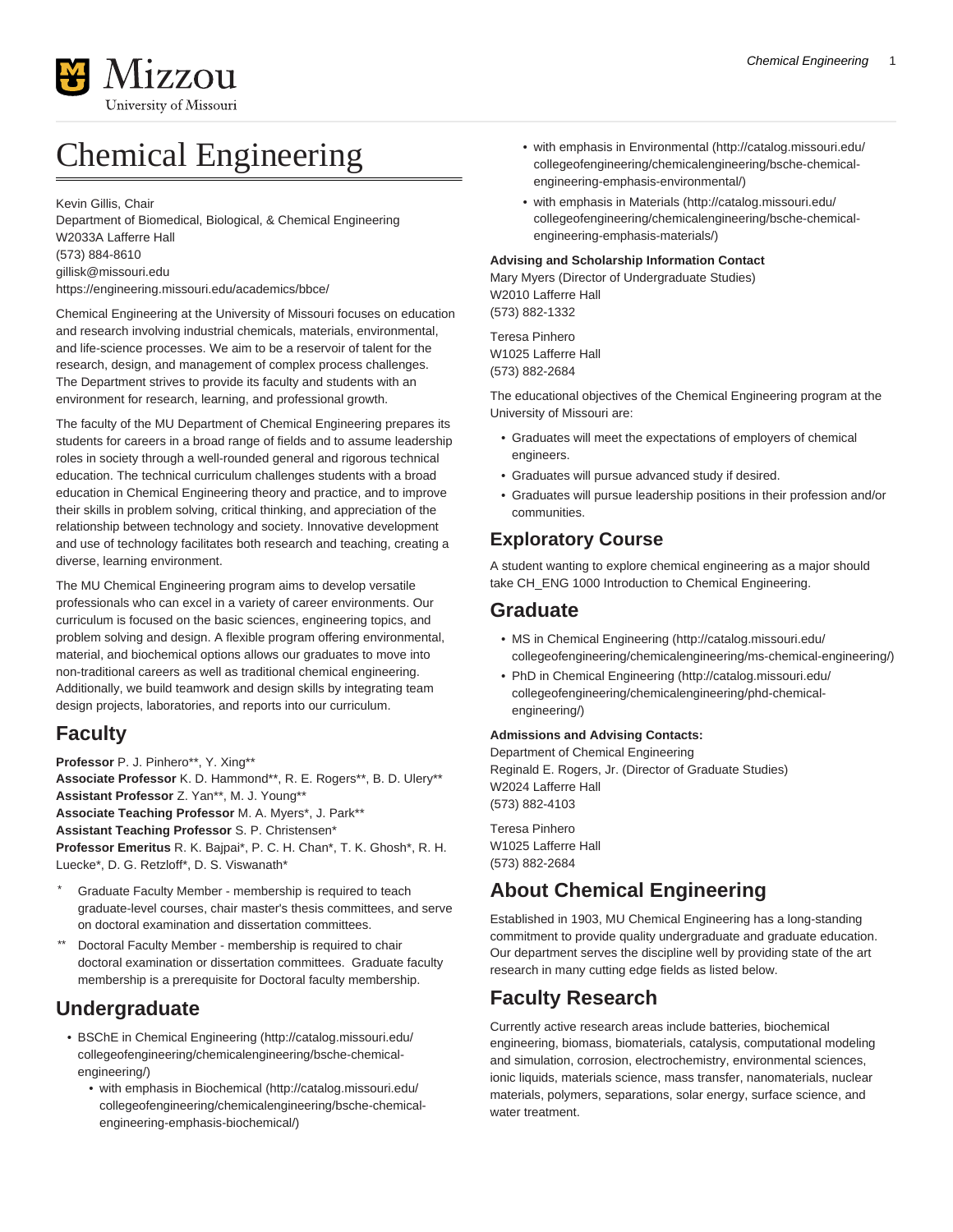

### **Facilities and Resources**

There are many facilities in the Program and elsewhere on campus for research, including atomic force microscopy (AFM), computer clusters, electron microscopy, femtosecond lasers, and the country's largest university-based nuclear reactor. The University also maintains an extensive network of libraries across the entire campus; the Engineering Library provides convenient access to the most frequently-accessed books and journals in engineering disciplines.

### **Internal Funding**

Research and teaching assistantships are available to qualified students for the entire year. The yearly stipends for graduate students are a minimum of \$22,180 for MS students and \$24,394 for PhD students. Assistantships also include a tuition waiver and health insurance. Academically qualified students may receive additional scholarship awards. Grant research assistantships and some industrial and Graduate School fellowships may also be available. Extremely well-qualified students may be eligible for the Robert and Dorcas Holtsmith Graduate Fellowship.

RA and TA appointments allow for 12 credit hours of advanced study each semester. The applicant's academic record and research potential determine the financial assistance offered. Students who receive financial assistance are expected to continue their appointment during the summer session as well, as these appointments are year long positions.

#### **CH\_ENG 1000: Introduction to Chemical Engineering**

Orientation course for freshman-level students. Introduction to careers and opportunities in chemical engineering, basic engineering principles and balances, and simple calculations. Graded on A-F basis only.

**Credit Hours**: 2 **Prerequisites:** MATH 1100

#### **CH\_ENG 1000H: Introduction to Chemical Engineering - Honors**

Orientation course for freshman-level students. Introduction to careers and opportunities in chemical engineering, basic engineering principles and balances, and simple calculations. Graded on A-F basis only.

#### **Credit Hours**: 2

**Prerequisites:** MATH 1100. Honors eligibility required

#### **CH\_ENG 2225: Mass and Energy Balance**

Fundamental analysis of mass and energy balances as applied to chemical processes. Students will use mass balances to analyze singleunit and multiple-unit non-reactive and reactive processes. Gas behavior and basic phase equilibrium will be introduced to demonstrate the complexity of mass balances. Energy balances will be introduced to show students the energy costs for running any process. Students will learn how the different forms of energy (internal, kinetic, and potential) are related to heat and work. Graded on A-F basis only.

#### **Credit Hours**: 3

**Prerequisites or Corequisites:** MATH 1500, CHEM 1330

### **CH\_ENG 2225H: Mass and Energy Balance - Honors**

Fundamental analysis of mass and energy balances as applied to chemical processes. Students will use mass balances to analyze singleunit and multiple-unit non-reactive and reactive processes. Gas behavior and basic phase equilibrium will be introduced to demonstrate the complexity of mass balances. Energy balances will be introduced to

show students the energy costs for running any process. Students will learn how the different forms of energy (internal, kinetic, and potential) are related to heat and work. Honors students will also be expected to complete two mini-projects applying what they learn throughout the course. Each project will be open-ended and will require students to complete background research on the given process prior to completing the assigned tasks. Students will be expected to meet with the instructor outside of class for guidance in completion of the projects. A short presentation of the project solution to the class will be required. Graded on A-F basis only.

#### **Credit Hours**: 3

**Prerequisites or Corequisites:** CHEM 1330, MATH 1500 **Prerequisites:** Honors eligibility required

#### **CH\_ENG 2226: Engineering Process Computations**

Introduction to the effective use of computer software with emphasis on chemical engineering applications, which include solutions for systems of algebraic equations using matrix methods; solutions of ordinary differential equations and partial differential equations and visualization of those solutions; linear, multilinear, and nonlinear regression for data analysis; 2D and 3D plotting, symbolic calculations, process control simulations, and text processing.

#### **Credit Hours**: 3

**Prerequisites or Corequisites:** CH\_ENG 2225, MATH 2300 **Prerequisites:** MATH 1700

#### **CH\_ENG 3075: Introduction to Materials Engineering**

(same as BIOL\_EN 3075, BME 3075). Course covers concepts and techniques in materials engineering from an engineering design perspective, materials requirements for design, and fundamentals; intended for undergraduate engineering students. Graded on A-F basis only. Prerequisites or Corequisites: One of the following: BIOL\_EN 3180, BME 3180, CH\_ENG 3234, MAE 4231, MAE 4300, or instructor's consent.

#### **Credit Hours**: 3

**Prerequisites:** MATH 2300, ENGINR 1200 (or instructor's consent)

#### **CH\_ENG 3233: Chemical Engineering Fluid Dynamics**

Introductory-level continuum mechanics of fluid flow (first in a two-course series on transport phenomena). Topics emphasized include buoyancy; stress; integral and differential conservation of mass, momentum, and energy; the viscous stress equations of motion; Newtonian fluids, viscosity, creeping flow, and the Navier-Stokes equations; turbulence; dimensionless parameters and correlations; and solutions to partial differential equations. Graded on A-F basis only.

#### **Credit Hours**: 3

**Prerequisites or Corequisites:** MATH 4100

**Prerequisites:** PHYSCS 2750, MATH 2300, and a grade of C- or better in CH\_ENG 2225

#### **CH\_ENG 3234: Heat and Mass Transfer**

Fundamentals of steady and transient heat conduction, convection, and radiation; nondimensionalization; Fick's laws of diffusion; gas, liquid, and solid diffusion; Knudsen diffusion; heat and mass transfer coefficients and correlations; heat exchanger analysis and design; heat fins; boundary layers; external and internal convection; natural convection; two-phase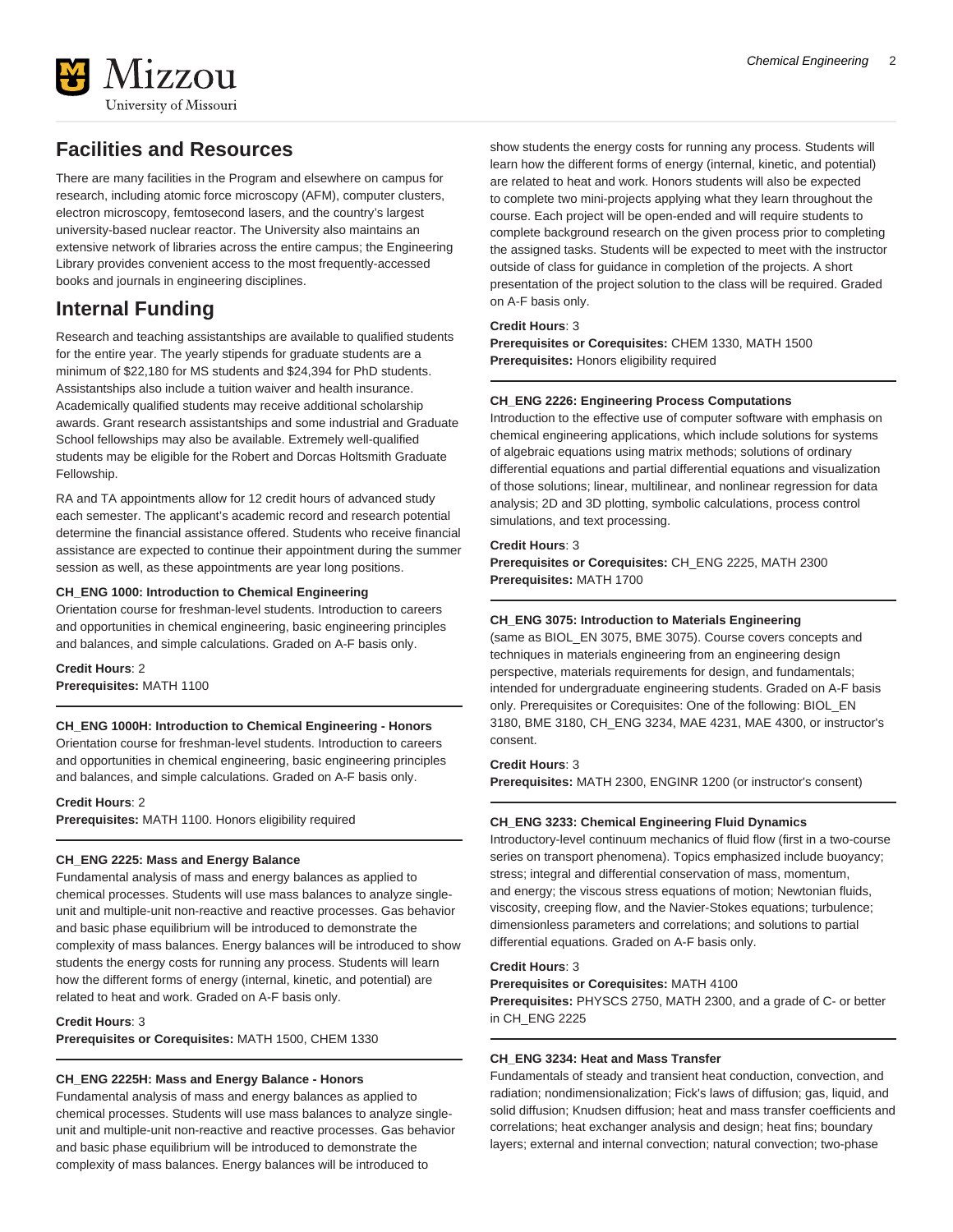

heat and mass transfer; multicomponent diffusion; diffusion in the presence of chemical reaction; heat and mass transfer equipment.

#### **Credit Hours**: 3

**Prerequisites:** CH\_ENG 3233

#### **CH\_ENG 3235: Separation Processes**

Separation processes in chemical engineering, including: Evaporation, absorption, distillation, extraction, leaching, membrane separation, and drying.

#### **Credit Hours**: 3

**Prerequisites or Corequisites:** CH\_ENG 3262 **Prerequisites:** CH\_ENG 2225, CH\_ENG 2226

#### **CH\_ENG 3243: Chemical Engineering Laboratory I**

Laboratory study of some principal unit operations of chemical engineering.

#### **Credit Hours**: 3

**Prerequisites or Corequisites:** CH\_ENG 3235, CH\_ENG 4363 **Prerequisites:** CH\_ENG 2226, CH\_ENG 3234, PHYSCS 2760 **Recommended:** CH\_ENG 4370 or concurrent enrollment

#### **CH\_ENG 3243W: Chemical Engineering Laboratory I - Writing Intensive**

Laboratory study of some principal unit operations of chemical engineering. Graded on A-F basis only.

#### **Credit Hours**: 3

**Prerequisites or Corequisites:** CH\_ENG 3235, CH\_ENG 4363 **Prerequisites:** CH\_ENG 2226, CH\_ENG 3234, PHYSCS 2760; C- or better in ENGLSH 1000

**Recommended:** CH\_ENG 4370 or concurrent enrollment

#### **CH\_ENG 3261: Chemical Engineering Thermodynamics I**

Introduction to classical thermodynamics with chemical engineering applications. Heat, work, and energy; Application of the Laws of Thermodynamics to closed systems, open systems, and power and refrigeration cycles; Thermochemical calculations; Equations of state; Phase equilibrium properties of pure fluids.

**Credit Hours**: 3

#### **Prerequisites or Corequisites:** MATH 2300

**Prerequisites:** PHYSCS 2750; grade of C- or better in CH\_ENG 2225

#### **CH\_ENG 3262: Chemical Engineering Thermodynamics II**

Chemical thermodynamics, with emphasis on mixtures. Multicomponent systems and phase diagrams; residual and excess properties; chemical potential, fugacity, and activity; models of non-ideal mixtures; phase and surface equilibria; chemical reaction equilibria.

#### **Credit Hours**: 3

**Prerequisites:** CH\_ENG 3261, MATH 2300 **Recommended:** CH\_ENG 2226; CHEM 2110 or concurrent enrollment

#### **CH\_ENG 3307: Chemical Process Safety and Professional Ethics**

A course focused on important technical fundamentals of chemical process safety and their application including professional ethics considerations. Graded on A-F basis only.

**Prerequisites:** CH\_ENG 2225

#### **CH\_ENG 4001: Topics in Chemical Engineering**

Current and new technical developments in chemical engineering.

**Credit Hours**: 3 **Prerequisites:** instructor's consent

#### **CH\_ENG 4085: Problems in Chemical Engineering**

Directed study of chemical engineering problems.

**Credit Hour**: 2-4 **Prerequisites:** instructor's consent

#### **CH\_ENG 4160: Food Process Engineering**

(same as BIOL\_EN 4160, F\_S 4160; cross-leveled with BIOL\_EN 7160, CH\_ENG 7160, F\_S 7160). Food engineering is an interdisciplinary field that connects agricultural and biological engineering, chemical engineering, food science, biochemistry, human nutrition, and other fields involving food systems to improve the health of people and planet. The course introduces underlying engineering principles in food processing, and unit operations in food industries. Topics include fluid flow, heat transfer in food processing, preservation process, dehydration, refrigeration, food freezing, psychrometrics, food packaging, emerging technologies, and sustainability.

#### **Credit Hours**: 3

**Prerequisites:** CH\_ENG 3234 or instructor's consent

#### **CH\_ENG 4220: Hazardous Waste Management**

(same as CV\_ENG 4220; cross-leveled with CH\_ENG 7220, CV\_ENG 7220). Engineering principles involved in handling, collection, transportation, processing and disposal of hazardous waste, waste minimization, legislation on hazardous wastes and groundwater contamination.

#### **Credit Hours**: 3

**Prerequisites:** junior standing

#### **CH\_ENG 4232: Ceramic Materials and Processing**

(same as MAE 4232; cross-leveled with MAE 7232, CH\_ENG 7232).Treatment of ceramics materials, structure, and ceramic processing with hands-on demonstration/labs.

#### **Credit Hours**: 3

**Prerequisites:** C- or better in MAE 2200, BIOL\_EN 3075, BME 3075, or CH\_ENG 3075

#### **CH\_ENG 4235: Advanced Separation Processes**

(cross-leveled with CH\_ENG 7235). This advanced-level course builds on concepts taught in CH\_ENG 3235 (Separation Processes). Topics to be covered include more in-depth discussion of adsorption, membrane separation, extraction, and crystallization as they pertain to practical operations. Unsteady systems will be introduced to translate ideal conditions to common real conditions. Differential analyses of mass transfer will be presented to understand molecular-level transport phenomena. Case studies will be introduced to connect fundamental concepts to real-world applications. Students who enroll in this course will be expected to have a firm grasp on differential equations and the fundamental principles behind heat and mass transfer. Graded on A-F basis only.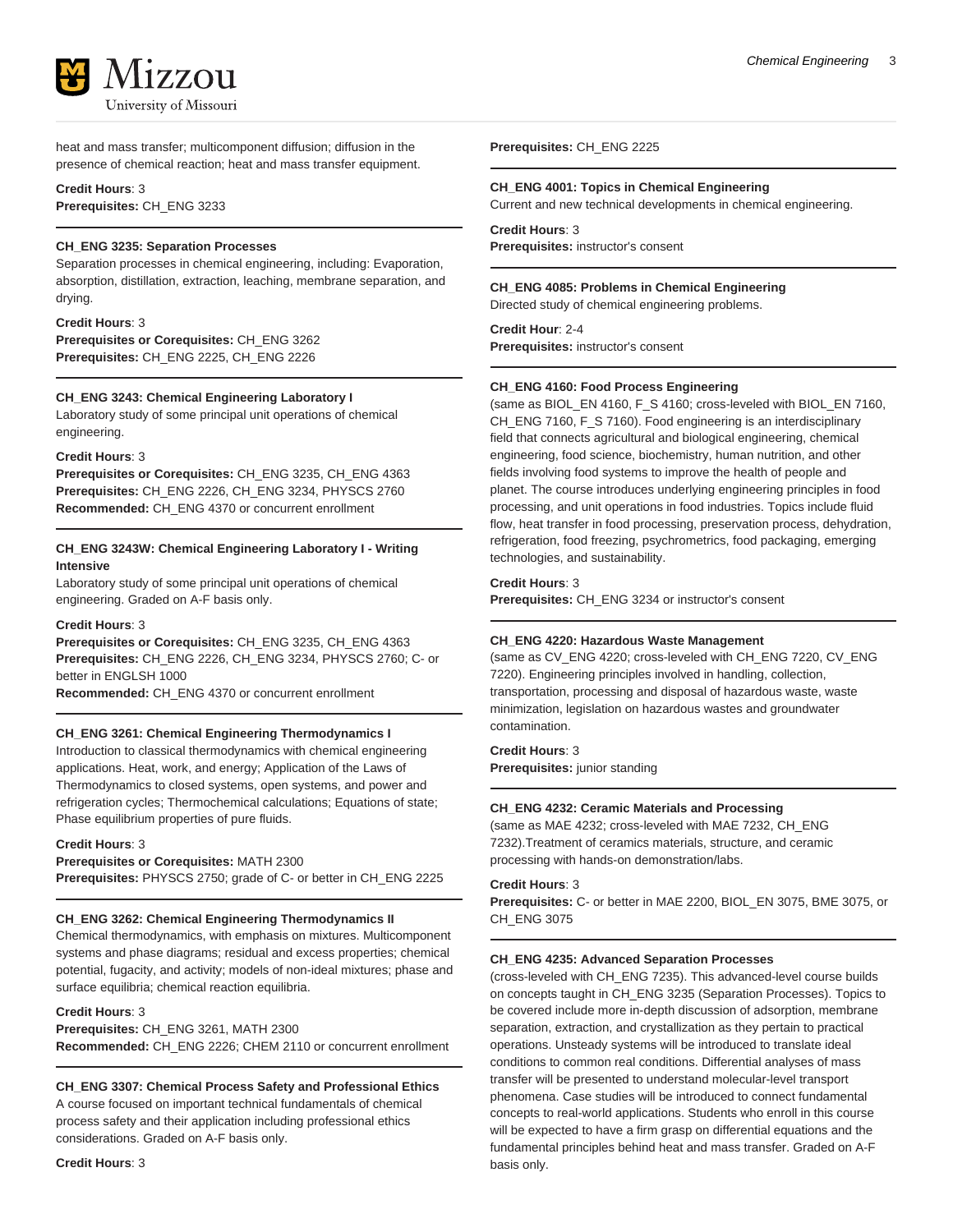

**Credit Hours**: 3

**Prerequisites:** MATH 4100, CH\_ENG 3234, CH\_ENG 3235

#### **CH\_ENG 4270: Design of Experiments and Statistical Quality Control for Process Engineers**

(same as BIOL\_EN 4270; cross-leveled with CH\_ENG 7270, BIOL\_EN 7270). A practical statistical tool box for experimenters: process means, effects of variables, factorial experiments, and statistical quality control.

#### **Credit Hours**: 3

**Recommended:** experience with Excel or instructor's consent

#### **CH\_ENG 4285: Pollution Prevention**

Identify, analyze, and solve energy, water, and raw materials inefficiencies common to industrial processes and facilities. Graded on A-F basis only.

#### **Credit Hours**: 3

**Prerequisites:** Thermodynamics (ENGINR 2300, MAE 2300, or CH\_ENG 3261); Sophomore standing **Recommended:** CHEM 1320

#### **CH\_ENG 4306: Advanced Engineering Math**

(same as NU\_ENG 4306). Applies ordinary and partial differential equations to engineering problems; Fourier's series; determinants and matrices; Laplace transforms; analog computer techniques.

#### **Credit Hours**: 3

**Prerequisites:** MATH 4100

#### **CH\_ENG 4311: Chemodynamics**

(cross-leveled with CH\_ENG 7311). Environmental movement of chemicals in air, water, and soil; designed to introduce students to the basic principles and techniques useful for the prediction of the movement and fate chemicals in ecosystems.

#### **Credit Hours**: 3

**Prerequisites:** CH\_ENG 3234 or instructor's consent

#### **CH\_ENG 4312: Air Pollution Control**

(cross-leveled with CH\_ENG 7312). Modeling of urban air pollution and control techniques. Topics treated are plume dispersion theories, photochemistry, methods of monitoring, methods of industrial abatement and legal aspects.

#### **Credit Hours**: 3

**Prerequisites:** CH\_ENG 3234 or instructor's consent

#### **CH\_ENG 4315: Principles of Biochemical Engineering**

(same as BIOL\_EN 4315; cross-leveled with CH\_ENG 7315, BIOL\_EN 7315). This course serves as an introduction to the application of biological, biochemical, and engineering fundamentals for biochemical processing. Topics include biological basics, enzyme kinetics, metabolic pathways, cell growth kinetics, analysis of intracellular flux, thermodynamics of biological reactions, and bioreactor design and modeling. Analyses proceed through the use of mass balances, energy balances, and empirical or theoretical models.

#### **Credit Hours**: 3

**Prerequisites:** BIOL\_EN 2180 (for Biological Engineering students) or CH\_ENG 2225 (for Chemical Engineering students) or Instructor's consent

**Recommended:** BIOL\_EN 3180 (for Biological Engineering students) or CH\_ENG 3234 (for Chemical Engineering students) as a prerequisite or a co-requisite

#### **CH\_ENG 4316: Biomass Refinery Operations**

(same as BIOL\_EN 4316; cross-leveled with CH\_ENG 7316, BIOL\_EN 4316). Design and operation of processes for conversion and/or fractionation of biomass and associated upstream and downstream unit operations. Emphasis on separations and product recovery.

#### **Credit Hours**: 3

**Prerequisites:** BIOL\_EN 2180 (for Biological Engineering students) or CH\_ENG 2225 (for Chemical Engineering students) or instructor's consent

#### **CH\_ENG 4317: Chemical Processing in Semiconductor Device**

(cross-leveled with CH\_ENG 7317). This course covers the current plasma processing methods used to produce semiconductor devices with emphasis on memory devices. The physics and chemistry of how plasmas are formed, sustained and interact with the semiconductor wafers being processed. Plasma chemistry and the chemical reactions used in plasma etching are discussed.

#### **Credit Hours**: 3

**Prerequisites:** PHYSCS 2760, CHEM 1320, and MATH 4100 or MATH 7100

#### **CH\_ENG 4318: Energy Technology and Sustainability**

(cross-leveled with CH\_ENG 7318). An introductory course on energy technology, resources, practices, and common calculations used for energy analysis. May be repeated for credit. Recommended: at least one thermodynamics or physical chemistry course (examples: CHEM 4310, CH\_ENG 3261, ENGINR 2300, MAE 2300, PHYSCS 4120) or instructor's consent.

#### **Credit Hours**: 3

#### **CH\_ENG 4318H: Energy Technology and Sustainability - Honors**

(cross-leveled with CH\_ENG 7318). An introductory course on energy technology, resources, practices, and common calculations used for energy analysis. May be repeated for credit. Recommended: at least one thermodynamics or physical chemistry course (examples: CHEM 4310, CH\_ENG 3261, ENGINR 2300, MAE 2300, PHYSCS 4120) or instructor's consent.

#### **Credit Hours**: 3

#### **CH\_ENG 4319: Introduction to Polymers**

(cross-leveled with CH\_ENG 7319). This course provides a general introduction to polymer materials and their engineering applications. The course centers on two aspects: (i) fundamental knowledge about polymer properties and synthesis; and (ii) an introduction of some emerging polymer materials, including polymer nanocomposites, conductive polymers, biodegradable polymers, self-healing polymers, and hydrogels. Examples from current literature are also introduced to expose students to the frontier research in the field.

**Credit Hours**: 3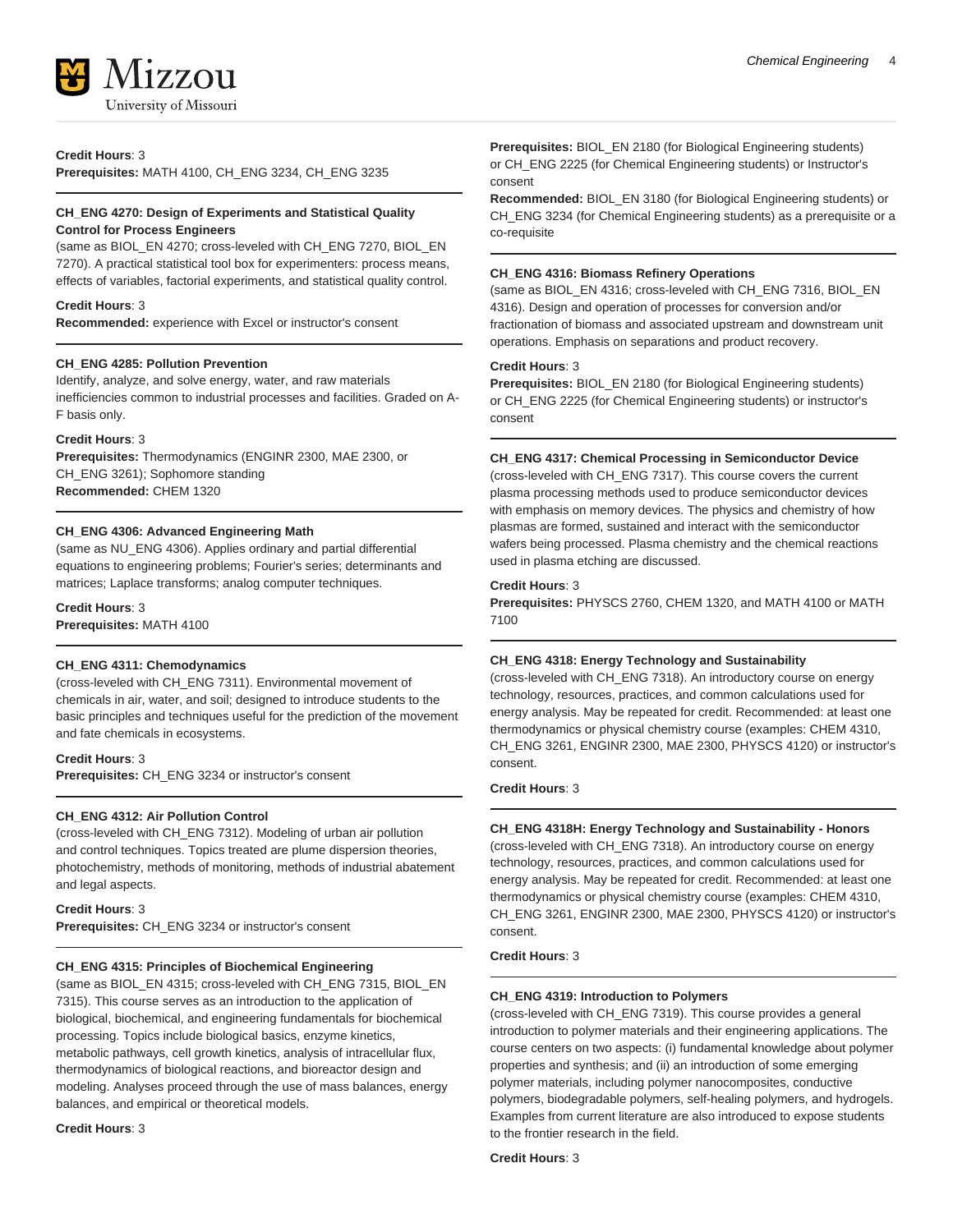

### **Prerequisites or Corequisites:** CH\_ENG 4363

**Prerequisites:** CHEM 2110, CH\_ENG 3234, CH\_ENG 3262

#### **CH\_ENG 4335: Intermediate Transport Phenomena**

(cross-leveled with CH\_ENG 7335). Integrated study of momentum, heat and mass transport.

#### **Credit Hours**: 3

**Prerequisites:** CH\_ENG 3234, and MATH 4100 or MATH 7100

#### **CH\_ENG 4360: Biomanufacturing Technologies**

(same as BIOL\_EN 4360, BME 4360; cross-leveled with BIOL\_EN 7360, CH\_ENG 7360). This course is an introduction to biomanufacturing technologies and processes for manufacturing biological products (e.g., vaccine, antibodies, and therapeutic proteins). It mainly covers process development, unit operations, product evaluation, facilities, and regulatory compliance. It is an interdisciplinary course of biochemistry, microbiology, and engineering. The purpose of this course is to help the students acquire the knowledge of modern biomanufacturing and prepare them for rapidly growing fields in biomanufacturing. Graded on A-F basis only.

#### **Credit Hours**: 3

**Prerequisites:** BIOL\_EN 2180 and BIOL\_EN 3180 (for biological engineering students) -or- CH\_ENG 2225 and CH\_ENG 3234 (for chemical engineering students) -or- consent of instructor

#### **CH\_ENG 4363: Chemical Reaction Engineering and Technology**

Reactor design and optimization; rate equations; thermal effects in reactor.

#### **Credit Hours**: 3

**Prerequisites:** CHEM 1330, CH\_ENG 2226, CH\_ENG 3234 **Recommended:** CH\_ENG 3262

#### **CH\_ENG 4370: Process Control**

State-space modeling, simulation, and experimental validation; stability analysis; feedback design and experimental studies; methods for disturbance rejection.

**Credit Hours**: 3

**Prerequisites:** CH\_ENG 2226, CH\_ENG 3261, MATH 4100 **Recommended:** MATH 4140

#### **CH\_ENG 4385: Chemical Engineering Design I**

The course presents optimum design methods, cost estimation, material selection and other relevant areas for the design of chemical plants. In addition, chemical safety and risk assessment will be covered. Graded on A-F basis only.

#### **Credit Hours**: 3

**Prerequisites or Corequisites:** CH\_ENG 4363 **Prerequisites:** CH\_ENG 2226, CH\_ENG 3234, CH\_ENG 3235, CH\_ENG 3262, CHEM 2110 **Recommended:** CH\_ENG 4370 or concurrent enrollment

#### **CH\_ENG 4401: Finite Element Methods in Chemical Engineering**

(cross-leveled with CH\_ENG 7401). The numerical solution of engineering problems in heat and mass transport, computational fluid dynamics, and chemical reactions including electromagnetic effects are treated in full detail using finite element methods and computational

software to solve problems in one, two, and three dimensional spaces. Both time dependent and steady state solutions are considered. Graded on A-F basis only.

#### **Credit Hours**: 3

**Prerequisites or Corequisites:** MATH 4100 **Prerequisites:** CHEM 1330, CH\_ENG 2226 **Recommended:** CH\_ENG 3234 and CH\_ENG 4363, or concurrent enrollment

#### **CH\_ENG 4464: Electrochemical Science and Technology**

(cross-leveled with CH\_ENG 7464). The course covers the scientific and technological knowledge of electrochemical processes. It deals with fundamental principles relevant to electrochemical engineering (e.g., reaction kinetics, thermodynamics, and transport phenomena). Case studies would include, for example, electrochemical synthesis, electrocatalysis, and energy conversion and storage (e.g., batteries and fuel cells). Graded on A-F basis only.

#### **Credit Hours**: 3

**Prerequisites:** CHEM 1330 and CH\_ENG 3261 or instructor's consent

#### **CH\_ENG 4980: Process Synthesis and Design**

(cross-leveled with CH\_ENG 7980). Continuation of CH\_ENG 4385: application of chemical analysis and modeling to a capstone design project.

#### **Credit Hours**: 3

**Prerequisites:** CH\_ENG 3262, CH\_ENG 4363, CH\_ENG 4385 **Recommended:** CH\_ENG 4370 or concurrent enrollment

#### **CH\_ENG 4980W: Process Synthesis and Design - Writing Intensive**

(cross-leveled with CH\_ENG 7980). Continuation of CH\_ENG 4385: application of chemical analysis and modeling to a capstone design project.

#### **Credit Hours**: 3

**Prerequisites:** CH\_ENG 3262, CH\_ENG 4363 ,CH\_ENG 4385 **Recommended:** CH\_ENG 4370 or concurrent enrollment

#### **CH\_ENG 4990: Undergraduate Research in Chemical Engineering** Directed study of chemical engineering problems.

**Credit Hour**: 2-4 **Prerequisites:** instructor's consent

#### **CH\_ENG 4995: Undergraduate Research in Chemical Engineering - Honors**

Individual research for a senior thesis; research is supervised by the chemical engineering faculty. The thesis is to be defended before the departmental Honors committee.

**Credit Hour**: 3-6 **Prerequisites:** senior standing

**CH\_ENG 7001: Topics in Chemical Engineering** Current and new technical developments in chemical engineering.

#### **Credit Hours**: 3

**Prerequisites:** instructor's consent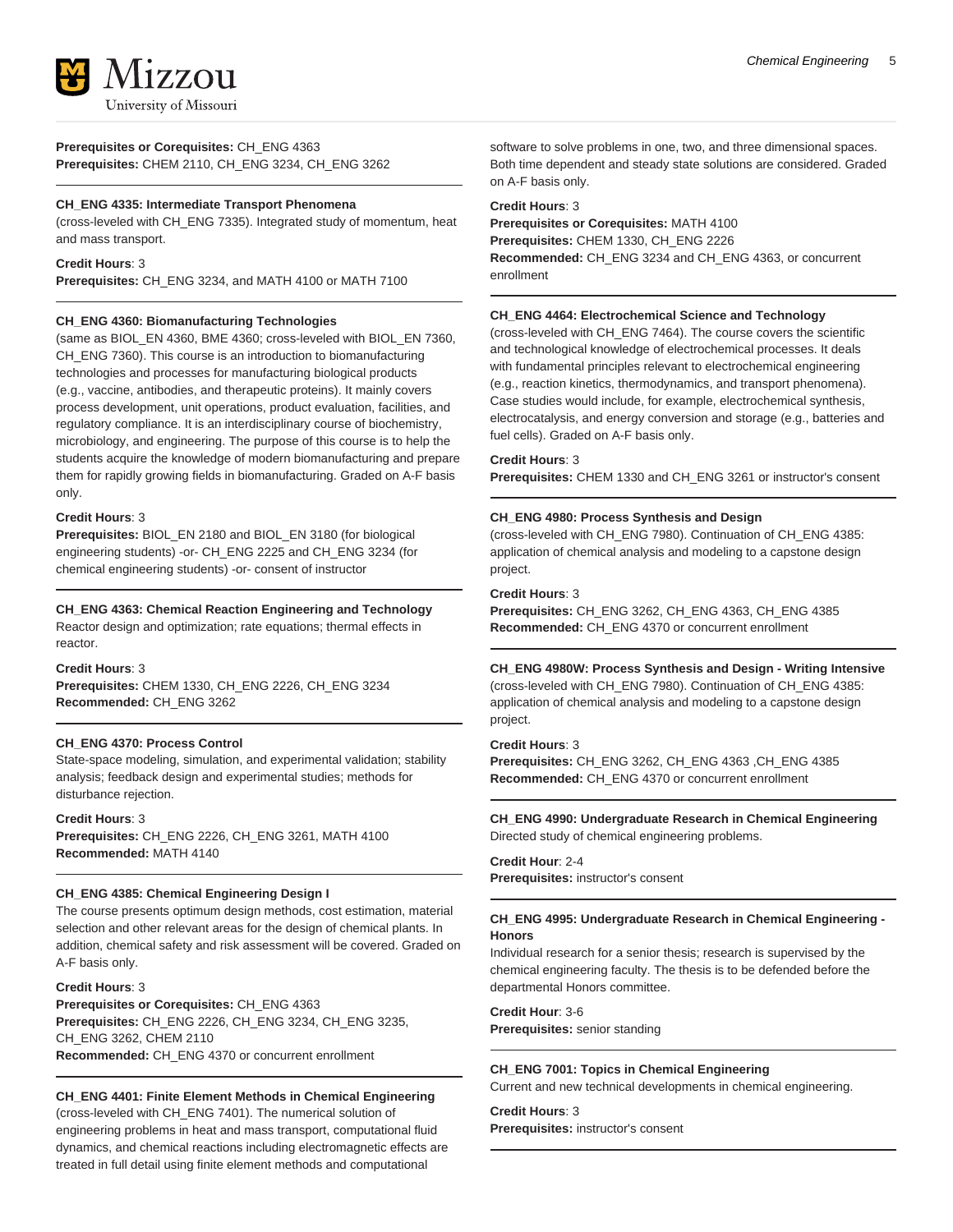

#### **CH\_ENG 7160: Food Process Engineering**

(same as BIOL\_EN 7160, F\_S 7160; cross-leveled with CH\_ENG 4160, BIOL\_EN 4160, F\_S 4160). Food engineering is an interdisciplinary field that connects agricultural and biological engineering, chemical engineering, food science, biochemistry, human nutrition, and other fields involving food systems to improve the health of people and planet. The course introduces underlying engineering principles in food processing, and unit operations in food industries. Topics include fluid flow, heat transfer in food processing, preservation process, dehydration, refrigeration, food freezing, psychrometrics, food packaging, emerging technologies, and sustainability.

**Credit Hours**: 3 **Prerequisites:** CH\_ENG 3234 or equivalent

#### **CH\_ENG 7220: Hazardous Waste Management**

(same as CV\_ENG 7220; cross-leveled with CH\_ENG 4220, CV\_ENG 4220). Engineering principles involved in handling, collection transportation, processing and disposal of hazardous waste minimization, legislation on hazardous wastes and groundwater contamination.

**Credit Hours**: 3

#### **CH\_ENG 7232: Ceramic Materials and Processing**

(same as MAE 7232; cross-leveled with CH\_ENG 4232, MAE 4232).Treatment of ceramics materials, structure, and ceramic processing with hands-on demonstration/labs. Graded on A-F basis only.

**Credit Hours**: 3

**Prerequisites:** MAE 2200 or equivalent course

#### **CH\_ENG 7235: Advanced Separation Processes**

(cross-leveled with CH\_ENG 4235). This advanced-level course builds on concepts taught in CH\_ENG 3235 (Separation Processes). Topics to be covered include more in-depth discussion of adsorption, membrane separation, extraction, and crystallization as they pertain to practical operations. Unsteady systems will be introduced to translate ideal conditions to common real conditions. Differential analyses of mass transfer will be presented to understand molecular-level transport phenomena. Case studies will be introduced to connect fundamental concepts to real-world applications. Students who enroll in this course will be expected to have a firm grasp on differential equations and the fundamental principles behind heat and mass transfer. Graded on A-F basis only.

#### **Credit Hours**: 3

**Prerequisites:** MATH 4100 or MATH 7100 or equivalent; CH\_ENG 3234, CH\_ENG 3235 or equivalents

#### **CH\_ENG 7270: Design of Experiments and Statistical Quality Control for Process Engineers**

(same as BIOL\_EN 7270; cross-leveled with CH\_ENG 4270, BIOL\_EN 4270). A practical statistical tool box for experimenters: process means, effects of variables, factorial experiments, and statistical quality control.

#### **Credit Hours**: 3

**Prerequisites:** experience with Excel or instructor's consent

#### **CH\_ENG 7311: Chemodynamics**

(cross-leveled with CH\_ENG 4311). Environmental movement of chemicals in air, water, and soil; designed to introduce students to the basic principles and techniques useful for the prediction of the movement and fate chemicals in ecosystems.

#### **Credit Hours**: 3

**Prerequisites:** CH\_ENG 3234 or instructor's consent

#### **CH\_ENG 7312: Air Pollution Control**

(cross-leveled with CH\_ENG 4312). Modeling of urban air pollution and control techniques. Topics treated are plume dispersion theories, photochemistry, methods of monitoring, methods of industrial abatement and legal aspects.

#### **Credit Hours**: 3

**Prerequisites:** CH\_ENG 3234 or instructor's consent

#### **CH\_ENG 7315: Principles of Biochemical Engineering**

(same as BIOL\_EN 7315; cross-leveled with CH\_ENG 4315, BIOL\_EN 4315). This course serves as an introduction to the application of biological, biochemical, and engineering fundamentals for biochemical processing. Topics include biological basics, enzyme kinetics, metabolic pathways, cell growth kinetics, analysis of intracellular flux, thermodynamics of biological reactions, and bioreactor design and modeling. Analyses proceed through the use of mass balances, energy balances, and empirical or theoretical models.

#### **Credit Hours**: 3

**Prerequisites:** BIOL\_EN 2180 (for biological engineering students) or CH\_ENG 2225 (for chemical engineering students) or Instructor's consent

**Recommended:** BIOL\_EN 3180 (for Biological Engineering students) or CH\_ENG 3234 (for Chemical Engineering students) as a prerequisite or a co-requisite

#### **CH\_ENG 7316: Biomass Refinery Operation**

(same as BIOL\_EN 7316; cross-leveled with CH\_ENG 4316, BIOL\_EN 4316). Design and operation of processes for conversion and/or fractionation of biomass and associated upstream and downstream unit operations. Emphasis on separations and product recovery.

#### **Credit Hours**: 3

**Prerequisites:** BIOL\_EN 2180 or CH\_ENG 2225 or instructor's consent

#### **CH\_ENG 7317: Chemical Processing in Semiconductor Device**

(cross-leveled with CH\_ENG 4317). This course covers the current plasma processing methods used to produce semiconductor devices with emphasis on memory devices. The physics and chemistry of how plasmas are formed, sustained and interact with the semiconductor wafers being processed. Plasma chemistry and the chemical reactions used in plasma etching are discussed.

#### **Credit Hours**: 3

**Prerequisites:** PHYSCS 2760, CHEM 1320, and MATH 4100 or MATH 7100

#### **CH\_ENG 7318: Energy Technology and Sustainability**

(cross-leveled with CH\_ENG 4318). This is graduate elective/survey course that accompanies CH\_ENG 4318. The course focuses on energy technology, resources, practices, and common calculations used for energy analysis. Recommended: at least one thermodynamics or physical chemistry course (examples: CHEM 4310, CH\_ENG 3261, ENGINR 2300, MAE 2300, PHYSCS 4120) or instructor's consent.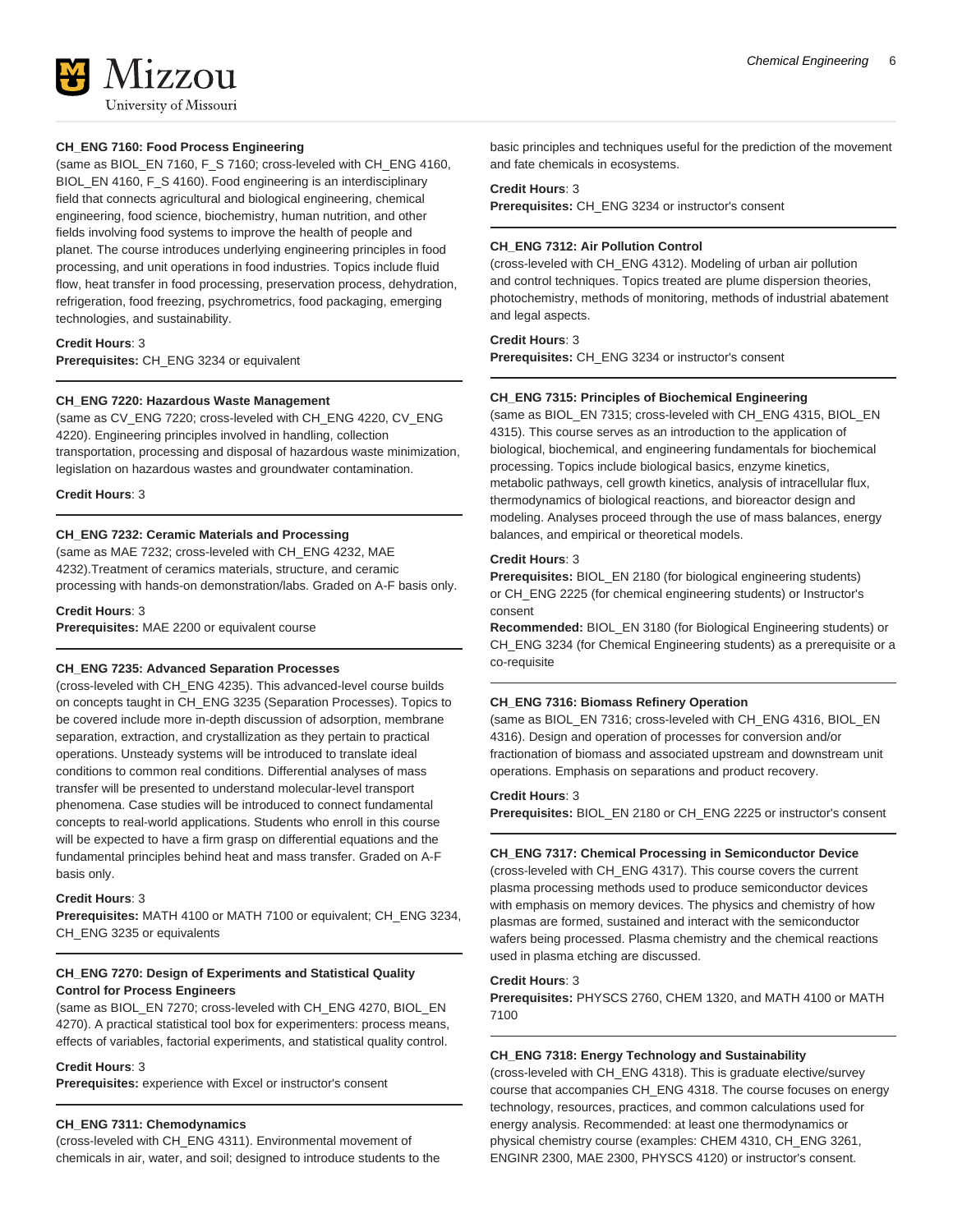#### **CH\_ENG 7319: Introduction to Polymers**

(cross-leveled with CH\_ENG 7319). This course provides a general introduction to polymer materials and their engineering applications. The course centers on two aspects: (i) fundamental knowledge about polymer properties and synthesis; and (ii) an introduction of some emerging polymer materials, including polymer nanocomposites, conductive polymers, biodegradable polymers, self-healing polymers, and hydrogels. Examples from current literature are also introduced to expose students to the frontier research in the field.

#### **Credit Hours**: 3

**Prerequisites or Corequisites:** CH\_ENG 4363 **Prerequisites:** CHEM 2110, CH\_ENG 3234, CH\_ENG 3262

#### **CH\_ENG 7335: Intermediate Transport Phenomena**

(cross-leveled with CH\_ENG 4335). Integrated study of momentum, heat and mass transport.

#### **Credit Hours**: 3

**Prerequisites:** CH\_ENG 3234, and MATH 4100 or MATH 7100

#### **CH\_ENG 7360: Biomanufacturing Technologies**

(same as BIOL\_EN 7360; cross-leveled with BME 4360, CH\_ENG 4360). This course is an introduction to biomanufacturing technologies and processes for manufacturing biological products (e.g., vaccines, antibodies, and therapeutic proteins). It mainly covers process development, unit operations, product evaluation, facilities, and regulatory compliance. It is an interdisciplinary course of biochemistry, microbiology, and engineering. The purpose of this course is to help the students acquire the knowledge of modern biomanufacturing and prepare them for rapidly growing fields in biomanufacturing. Graded on A-F basis only.

#### **Credit Hours**: 3

**Prerequisites:** CH\_ENG 2225 and CH\_ENG 3234 or equivalents

#### **CH\_ENG 7401: Finite Element Methods in Chemical Engineering**

(cross-leveled with CH\_ENG 4401). The numerical solution of engineering problems in heat and mass transport, computational fluid dynamics, and chemical reactions including electromagnetic effects are treated in full detail using finite element methods and computational software to solve problems in one, two, and three dimensional spaces. Both time dependent and steady state solutions are considered. Graded on A-F basis only.

#### **Credit Hours**: 3

**Prerequisites or Corequisites:** MATH 4100 **Prerequisites:** CHEM 1330, CH\_ENG 2226 **Recommended:** CH\_ENG 3234 and CH\_ENG 4363, or concurrent enrollment

#### **CH\_ENG 7464: Electrochemical Science and Technology**

(cross-leveled with CH\_ENG 4464). The course covers the scientific and technological knowledge of electrochemical processes. It deals with fundamental principles relevant to electrochemical engineering (e.g., reaction kinetics, thermodynamics, and transport phenomena). Case studies would include, for example, electrochemical synthesis, electrocatalysis, and energy conversion and storage (e.g., batteries and fuel cells). Graded on A-F basis only.

#### **Credit Hours**: 3

**Prerequisites:** CHEM 1330 and CH\_ENG 3261 or their equivalents, or instructor's consent

#### **CH\_ENG 7980: Synthesis and Design of Chemical Process**

(cross-leveled with CH\_ENG 4980). This is a heuristics-based design course intended to assist students in bringing together capabilities from previous course. An emphasis is placed on the creation process of design. Graded on A-F basis only.

#### **Credit Hours**: 3

**Prerequisites:** CH\_ENG 3262, CH\_ENG 4363, CH\_ENG 4385 **Recommended:** CH\_ENG 4370 or concurrent enrollment

#### **CH\_ENG 8001: Advanced Topics in Chemical Engineering Credit Hours**: 3

**Prerequisites:** instructor's consent

#### **CH\_ENG 8029: Advanced Plasma Processing**

Concepts and techniques in novel plasma processing: plasma characteristics, plasma sputtering, plasma enhanced chemical vapor deposition (PECVD), plasma etching, plasma treatment, plasma fabrication of nano-structured materials and diamondlike films, biomedical applications.

**Credit Hours**: 3

#### **CH\_ENG 8085: Problems in Chemical Engineering**

Supervised investigation in chemical engineering to be presented in the form of a report.

#### **Credit Hour**: 1-5

**Prerequisites:** instructor's consent

#### **CH\_ENG 8087: Seminar in Chemical Engineering**

Reviews investigations and projects of importance in chemical engineering. Graded on S/U basis only.

#### **Credit Hour**: 1

#### **CH\_ENG 8230: Advanced Ceramic Materials**

(same as BIOL\_EN 8230 and MAE 8230). To provide an advanced level understanding between processing, properties, and microstructure of ceramic materials. Topics include crystallography, defect chemistry, transport properties, microstructure, and forming methods. Graded on A-F basis only.

**Credit Hours**: 3

#### **CH\_ENG 8336: Advanced Heat and Momentum Transfer** Advanced study of these transport phenomena.

**Credit Hours**: 3

**Prerequisites:** CH\_ENG 3235 or instructor's consent

**CH\_ENG 8337: Advanced Mass Transfer** Advanced study of mass transfer.

**Credit Hours**: 3